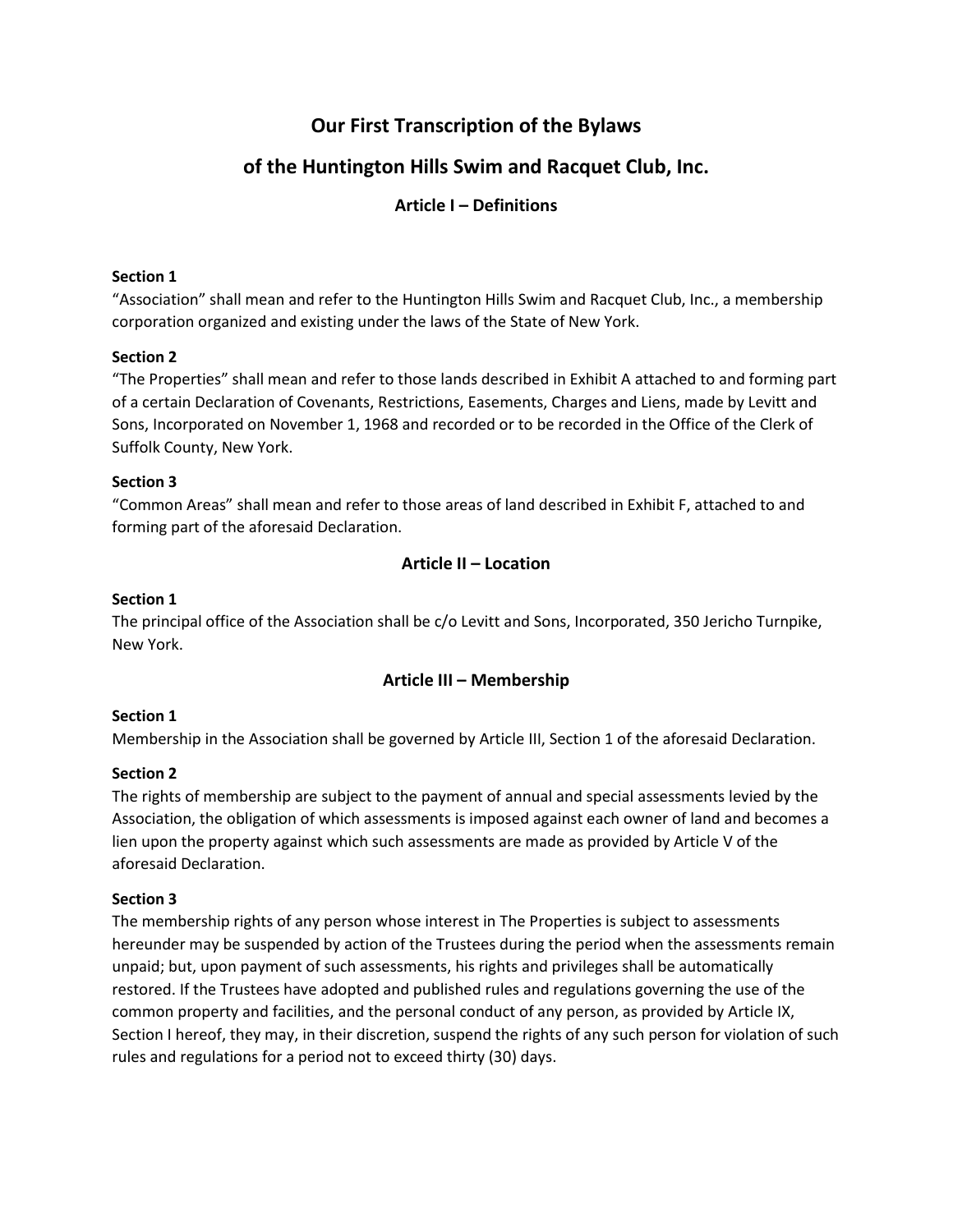## **Article IV – Voting Rights**

#### **Section 1**

Voting rights shall be provided in Article III, Section 2 of the aforesaid Declaration.

## **Article V – Property Rights of Enjoyment of Common Area**

## **Section 1**

Each member shall be entitled to the use and enjoyment of the Common Area and facilities as provided by Article IV of the Declaration applicable to The Properties.

#### **Section 2**

Any member may delegate his rights of enjoyment in the Common Area to the members of his family who reside in his household upon the Properties or to any tenants who reside upon the Properties under a leasehold interest for a term of one (1) year or more. Such member shall notify the Secretary in writing of the name of any such person and of the relationship of the member to such person. The rights and privileges of such person are subject to suspension under Article III, Section 3 hereof to the same extent as those of the member.

## **Article VI – Association Purposes and Powers**

#### **Section 1**

The Association has been organized for the purpose set forth in Article II of its Certificate of Incorporation.

## **Section 2**

The corporation may be dissolved only in accordance with Article VI of the Certificate of Incorporation.

## **Section 3**

The corporation shall have the power to mortgage its properties only as and to the extent authorized under the aforesaid Declaration.

## **Section 4**

The corporation shall have the power to dispose of its real properties only as authorized under the aforesaid Declaration.

## **Article VII – Board of Trustees**

## **Section 1**

The business and conduct of the corporation shall be regulated by a Board of Trustees comprised of seven (7) individuals who need not be members of the corporation. However, the initial Board of Trustees shall consist of three (3) trustees who shall hold office until the election of their successors.

## **Section 2**

Vacancies in the Board of Trustees shall be filled by the majority of remaining trustees, any such appointed trustee to hold office until his successor is elected by the Members at the next annual meeting of Members or at any special meeting duly called for that purpose.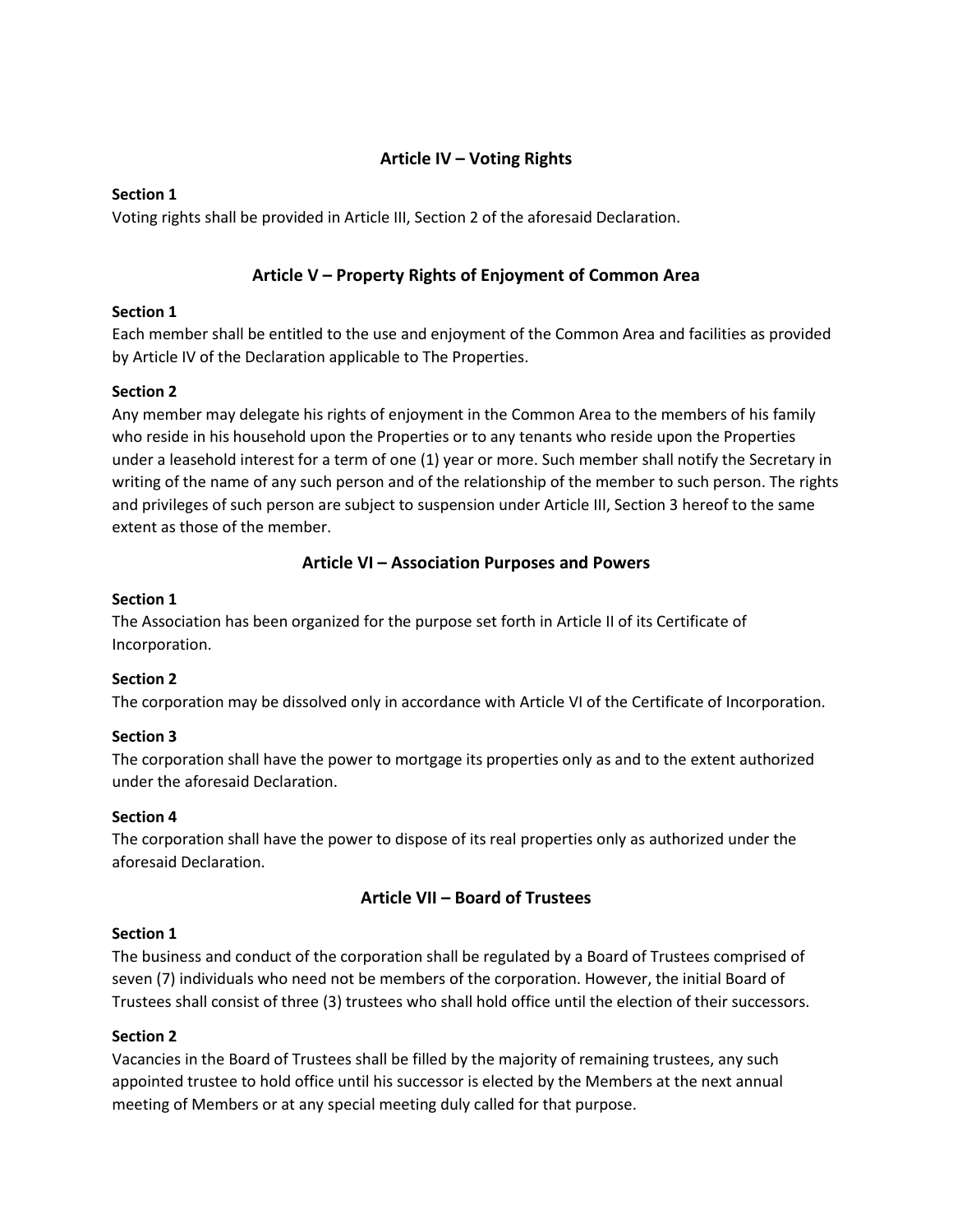#### **Article VIII – Election of Trustees: Nominations**

#### **Section 1**

Election of the Board of Trustees shall be by written ballot as hereinafter provided. At such election, the members or their proxies may cast, in respect of each vacancy, as many votes as they are entitled to exercise under the provisions of the aforesaid Declaration applicable to The Properties. The names receiving the largest number of votes shall be elected.

## **Section 2**

Every nomination for election to the Board of Trustees must be made in writing, signed by at least five (5) members and accepted by the Secretary of the Corporation at least ten (10) days prior to the meeting at which the election is to be held. The Secretary shall prepare and make available for inspection, at least five (5) days before the meeting, a list of nominees. No nominations may be made from the floor.

#### **Section 3**

Each member entitled to vote shall receive as many ballots as he has votes. Notwithstanding the fact that a member may be entitled to several votes, he shall exercise on any one ballot only one vote for each vacancy shown thereon

## **Article IX – Powers and Duties of the Board of Trustees**

#### **Section 1**

The Board of Trustees shall have power:

- (a) To appoint and remove all officers, agents and employees of the Association, prescribe their duties, fix their compensation and require of them such security or fidelity bond as it may deem expedient. Notion contained in these Bylaws shall be construed to prohibit the employment of any Member, Officer or Trustee of the Association in any capacity whatsoever.
- (b) To establish, levy and assess, and collect the assessments or charges referred to in Article III, Section 2 hereof.
- (c) To adopt and publish rules and regulations governing the use of the Common Areas and facilities and the personal const of the members and their guests thereon.
- (d) To exercise for the Association all powers, duties and authority vested in or delegated to this Association, except those reserved to the members by the Declaration.

## **Section 2**

It shall be the duty of the Board of Trustees:

(a) To cause to be kept a complete record of all its acts and corporate affairs and to present a statement thereof to the members at the annual meeting of the members or at any special meeting when such is required in writing by one-third (1/3) of the voting membership, as provided by Article XIII, Section 2 hereof.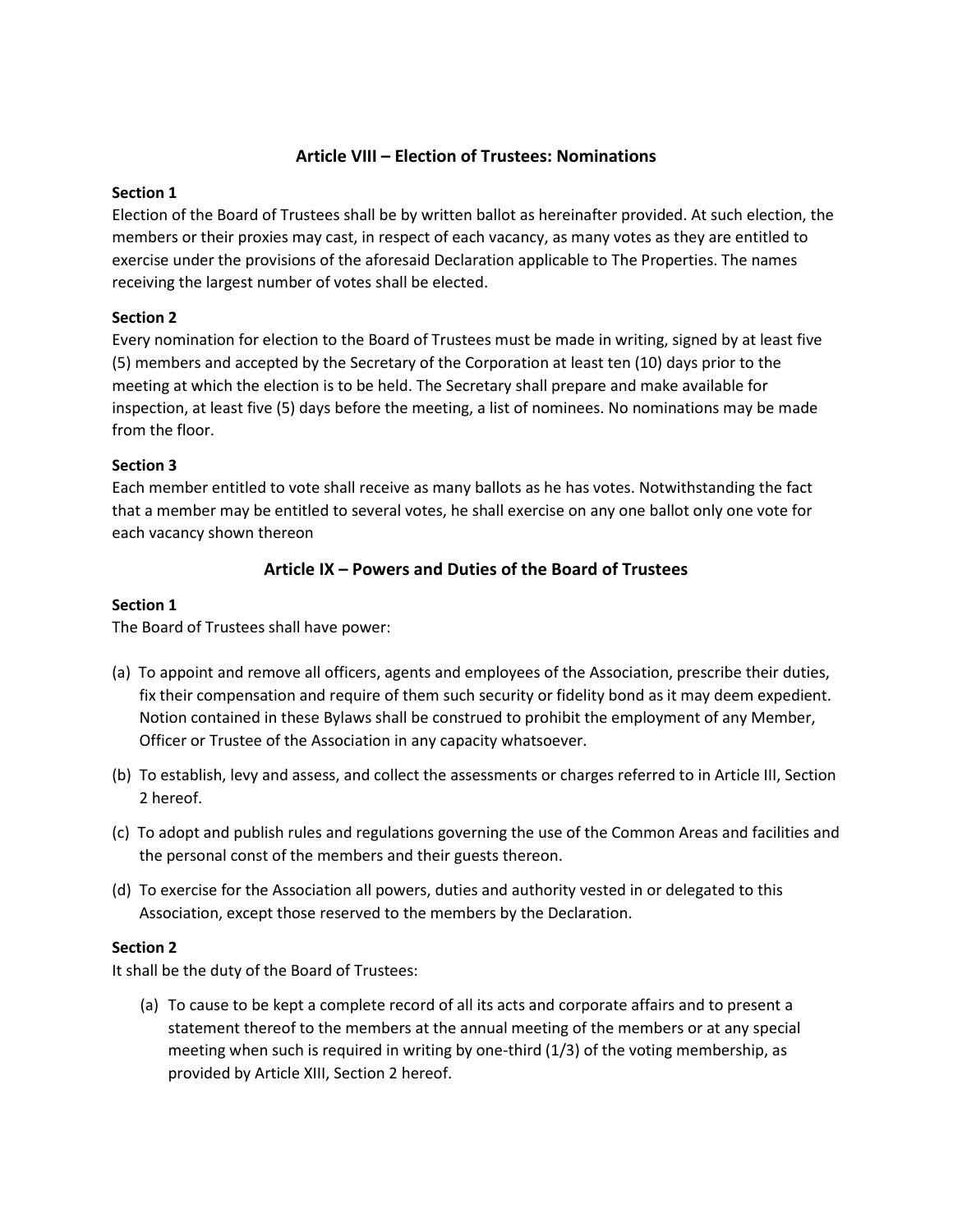- (b) To supervise all officers, agents and employees of this Association and to see that their duties are properly performed.
- (c) As more fully provided in Article V of the aforesaid Declaration applicable to The Properties.
	- (1) To fix the amount of the assessment against each Lot for each assessment period.
	- (2) To prepare a roster of the properties and assessments applicable thereto which shall be kept in the office of the Association and shall be open to inspection by any member.
	- (3) To send written notice of each assessment to every owner subject thereto.
- (d) To issue, or to cause an appropriate officer to issue, upon demand by any person, a certificate setting forth whether any assessment had paid. Such certificate shall be conclusive evidence of any assessment therein stated to have been paid.

## **Article X – Trustees' Meetings**

#### **Section 1.**

The Board of Trustees shall meet at such time as it may deem necessary. Meetings shall be held when called by an officer of the Association or by any three (3) trustees after not less than three (3) days' notice to each trustee.

#### **Section 2.**

The transaction of any business at any meeting of the Board of Trustees, however called and noticed, or wherever held, shall be as valid as though made at a meeting duly held after regular call and notice if a quorum is present and, if either before or after the meeting, each of the trustees not present signs a written waiver of notice, or a consent to the hold of such a meeting, or an approval of the minutes thereof. All such waivers consents or approvals shall be filed with the corporate records and made part of the minutes of the meeting.

#### **Section 3.**

The majority of the Board of Trustees shall constitute a quorum thereof.

## **Article XI – Officers**

#### **Section 1.**

The officers shall be: President, Vice President Secretary and Treasurer, and also, if and when they may be appointed by the Board of Trustees: additional Vice Presidents Assistant Secretary and Assistant Treasurer.

#### **Section 2.**

The officers shall be appointed by majority vote of the trustees. Any of the officers may also be members of the Board of Trustees.

#### **Section 3.**

Each officer shall hold office for a period of one (1) year except that any officer appointed to fill a vacancy occurring during the pendency of a term shall hold office only for the unexpired portion of such term. Any officer may be removed by the Board of Trustees for cause.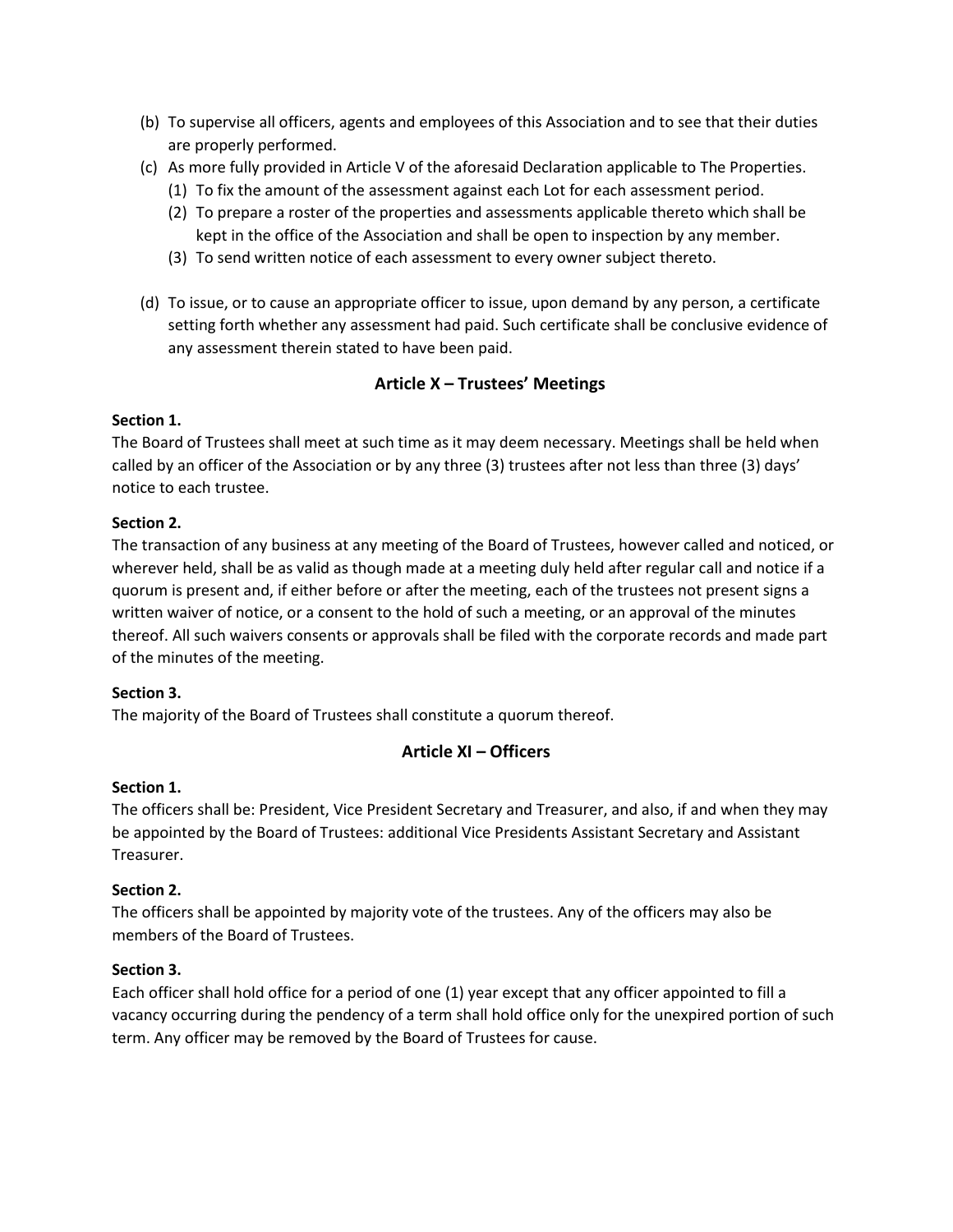#### **Section 4.**

The president shall preside at all meeting of the Board of Trustees and shall see that order and resolutions of the Board are carried out.

#### **Section 5.**

The Vice President shall perform the duties of the President in his absence.

#### **Section 6.**

The Secretary shall be ex officio the Secretary of the Board of Trustees, shall record the votes and keep the minutes of all the proceedings in a book to be kept for that purpose. He shall sign all the certificates of membership. He shall keep the records of the Association. He shall keep a record of the names of all the members of the Association together with their addresses as registered by such members.

#### **Section 7.**

The Treasurer shall receive and deposit appropriate bank accounts all monies of the Association and shall disburse such funds as directed by resolution of the Board of Trustees.

#### **Section 8.**

The Treasurer shall keep proper books of account and cause an annual audit of the Association books to be made by a certified public accountant at the completion of each fiscal year. He shall prepare an annual budget and an annual balance sheet statement and the budget and balance sheet statement shall be presented to the membership at its regular annual meeting.

## **Article XII – Committees**

#### **Section 1.**

The Board of Trustees may, from time to time, appoint such committees as it deems desirable, to advise the Board and to perform other functions as the Board, in its discretion, determines.

## **Article XIII – Meeting of Members**

#### **Section 1.**

The annual meeting of the members shall be held at least once every calendar year, at the time and place designated by the Board of Trustees.

#### **Section 2.**

Special meetings of the members for any purpose may be called at any time by the President, by any three (3) or more Trustees, or upon written request of the members who have a right to vote at least one-third (1/3) of all the votes of the entire membership or who have a right to vote one-third (1/3) of the votes of the Class A membership.

#### **Section 3.**

Written notice of any meetings shall be given by the Secretary to all persons who have become members of the corporation (as defined in the Declaration) at least five (5) days prior to the date which such notice is given, and whose membership is then in effect. Notice may be given to the member either personally, or by sending a copy of the notice through mail, postage thereon fully prepaid, to is address appearing on the records of the corporation. Notice of any meeting shall be given or sent at least seven